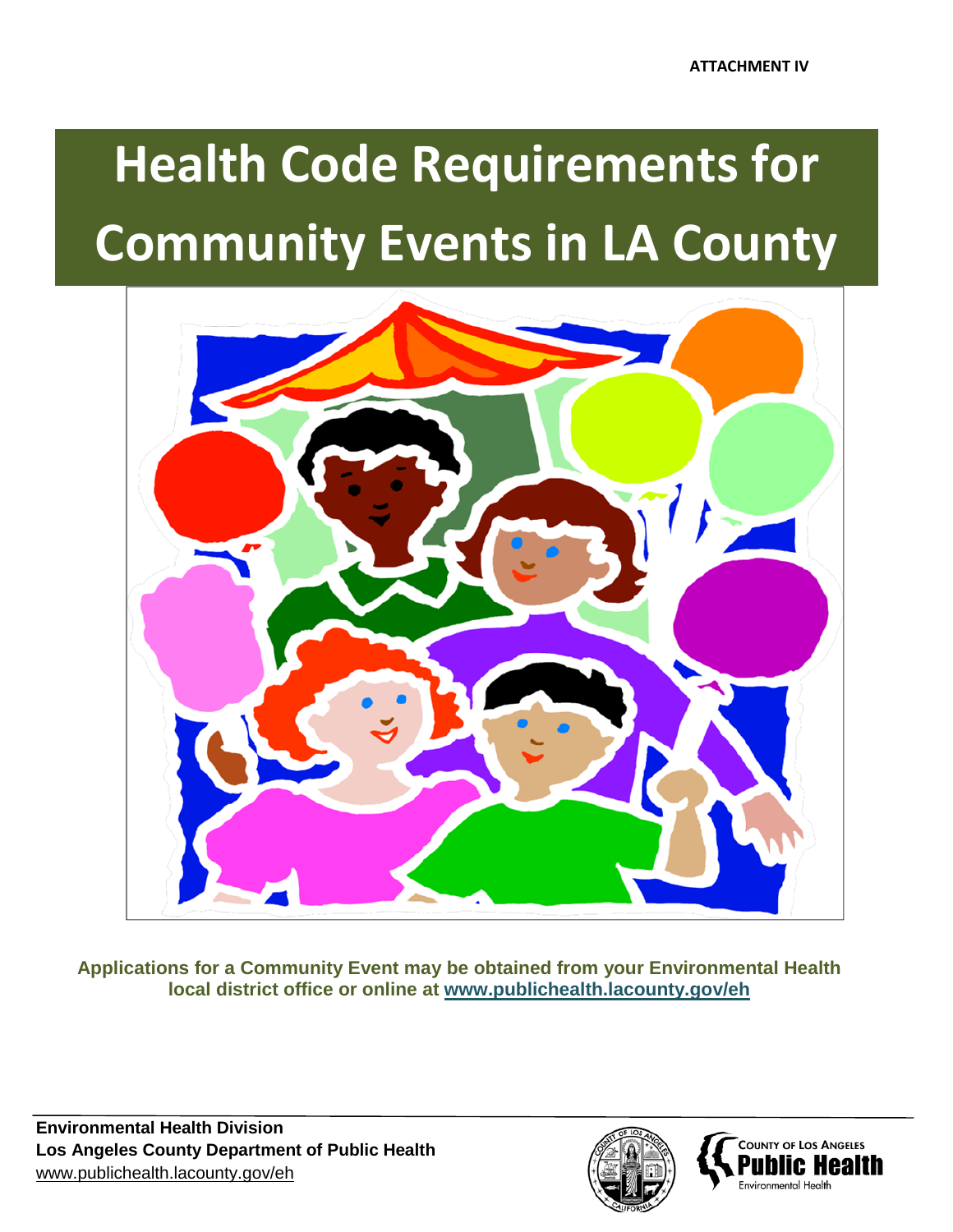# **INTRODUCTION**

Thank you for your interest in participating in a Community Event in Los Angeles County. This booklet was prepared to help food service operators and event organizers to operate in a safe and sanitary manner by complying with the requirements of the California Retail Food Code (Cal Code).

Some food booth operators and event organizers may be exempt from County permit fees and/or the requirements of Cal Code. Please refer to the "Exemption Certification for Community Events" form. All event organizers and food booth operators who are not exempt from Cal Code are required to complete a community event application. The Exemption Certification for Community Events form and community event application forms are available on our website at [www.publichealth.lacounty.gov/eh](http://www.publichealth.lacounty.gov/eh) and may be found in the Areas of Interest – Food.

Completed applications should be submitted 30 days, but no less than two weeks prior to the event, to the Environmental Health local district office that has jurisdiction over the event. A list of offices and the areas they cover is available at [www.publichealth.lacounty.gov/eh/DSE/districtOffices.htm.](http://www.publichealth.lacounty.gov/eh/DSE/districtOffices.htm)

If you have any questions, contact your Environmental Health local district office or the Bureau of District Surveillance and Enforcement at (626) 430-5200.

**The Los Angeles County Department of Public Health hopes this guide will help you have a healthy and successful event. We look forward to helping you operate safely and in compliance with all requirements.** 

# **DEFINITIONS**

**Commissary** – A facility that services mobile food facilities where any of the following occur:

- a) Food, containers, or supplies are stored.
- b) Food is prepared or prepackaged for sale or service at other locations.
- c) Utensils are cleaned.
- d) Liquid and solid wastes are disposed, or potable water is obtained.

**Community Event** – A civic, political, public, or educational event, including state and county fairs, city festivals, circuses, and other public gatherings approved by this department. Examples include traveling circuses, street festivals, church carnivals, "taste of" events, the temporary food facility section of a certified farmers' market, and other similar types of events that are open to the public.

**Event Organizer** – The person, business, or entity responsible for the operation of the event and the facilities used by the public or shared by multiple food booths.

**Food Preparation** – Cooking, packaging, assembling, portioning, chopping, slicing, or any operation that changes the form, flavor, or consistency of food.

**Members and Guests** – Includes members of a church, private club, or other nonprofit organization. Guests mean people invited by a member to participate in a specific function.

**Nonprofit Charitable Temporary Food Facility** – A food booth run by a charitable organization in compliance with the Nonprofit Corporation Law, as per Section 501(c) of the Internal Revenue Code and Section 23701d of the Revenue and Taxation Code. This type of booth may only operate three



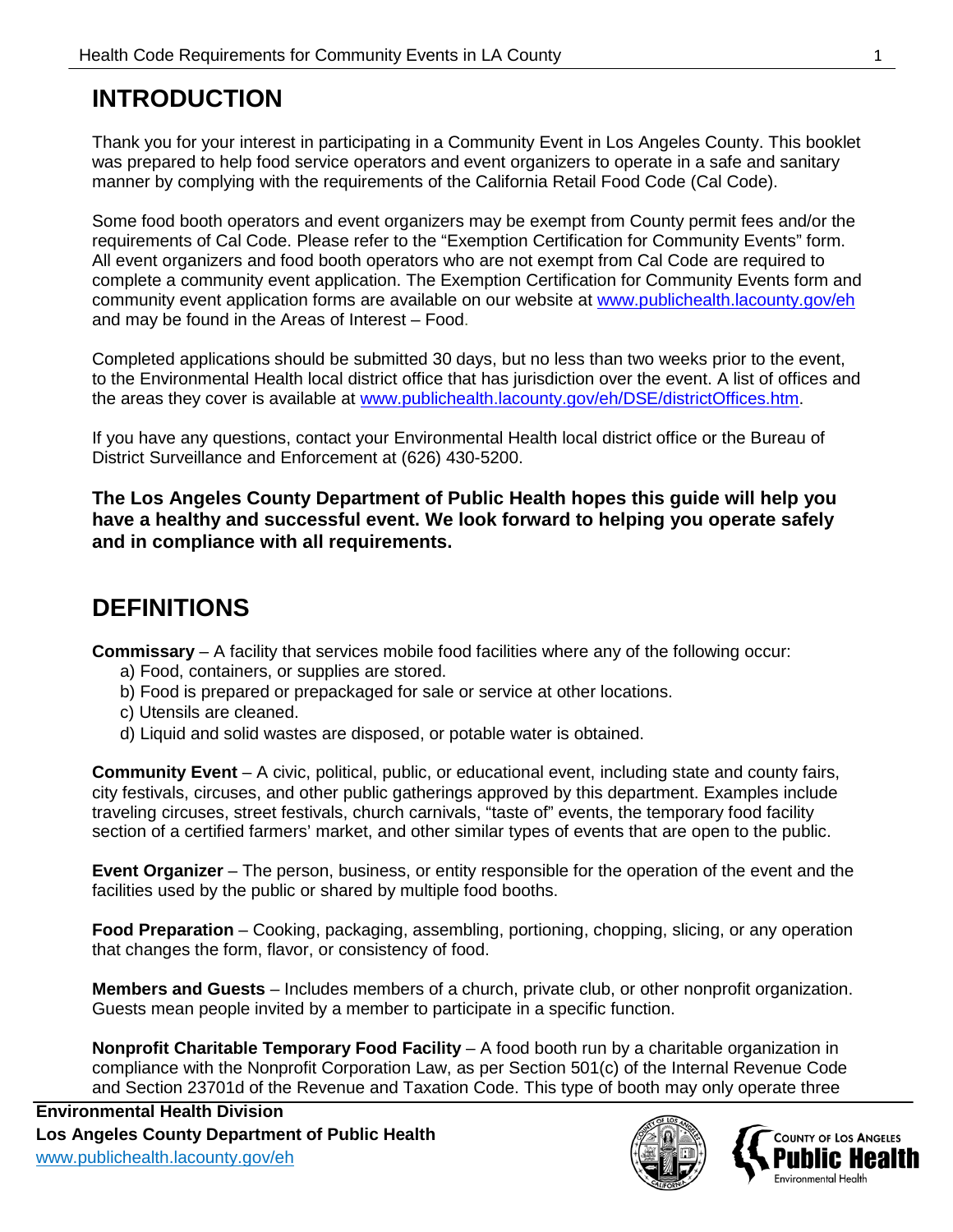consecutive days per event and no more than four events per year.

**Temporary Food Facility (TFF)** – A food booth, food cart or food truck approved by the Department of Public Health to operate at a fixed location within a Community Event. A TFF may only operate for a period not to exceed 25 consecutive or nonconsecutive days in any 90-day period. For the purposes of this guide, the term temporary food facility is used when referring to both temporary food booths and temporary vehicles. The term temporary food booth is used when identifying requirements specific to the construction of a food booth.

**Temporary Food Preparation Facility** – Prepares and offers for sale non-prepackaged food. Examples include barbecued ribs, roasted corn, kettle corn, or fresh squeezed lemonade.

**Temporary Prepackaged Food Facility** – Offers for sale only commercially prepackaged food and may offer prepackaged samples of food. Example, selling prepackaged foods such as nuts, candy, sodas, ice cream.

**Temporary Prepackaged Food Facility with Food Samples** – Offers for sale only commercially prepackaged food, and serves unpackaged food without charge to the public to promote the sale of food. Example, selling prepackaged dips, and giving out open samples of dip and chips.

# **FREQUENTLY ASKED QUESTIONS**

#### **Does a community event need an event organizer?**

Yes, a community event must have an event organizer who is responsible for the operation of the event and the facilities used by the public or shared by temporary food facilities. The event organizer must apply and pay for an Event Organizer Permit and is responsible for ensuring that the event complies with community event requirements.

#### **My church/nonprofit organization has a pancake breakfast fundraiser once a month. Do we need a health permit?**

No, event organizer and food booth permits are not required if a church or non-profit organization has an event which is **only** open to members and guests of members and the event is held 3 days or less in a 90 day period. However, if the event is open to the public or lasts longer than 3 days, you must obtain an event organizer and temporary food facility permit and comply with community event requirements.

# **Are there other events that do not need a health permit or where the fee is waived?**

Some temporary food facility operators and event organizers who participate in community events may be exempt from County permit fees and/or the requirements of the California Retail Food Code (Cal Code). Please refer to the "Exemption Certification for Community Events", which can be found at [www.publichealth.lacounty.gov/eh.](http://www.publichealth.lacounty.gov/eh)

#### **Can my nonprofit association advertise our event in the newspaper without getting a health permit?**

No, an event advertised to the public with banners, flyers, newspaper articles, or radio/television announcements is a public event and requires permits. However, you can pass out flyers to members and guests to remind them of an upcoming event.



**COUNTY OF LOS ANGELES** 

Environmental Health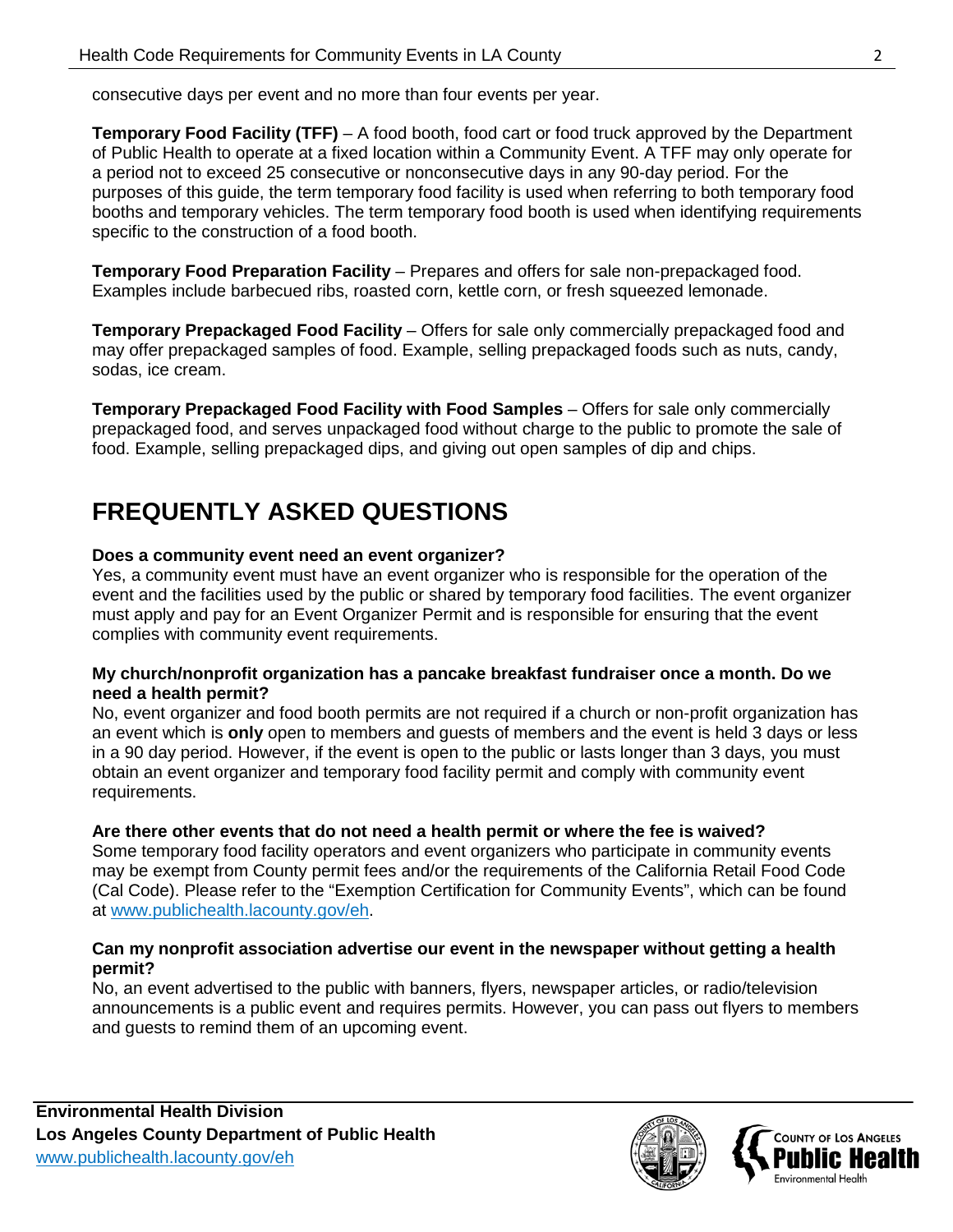#### **Does wine tasting need a permit?**

A permit is not required if the food booth is operated by a wine grower at an event organized by a non-profit organization. However, if a wine grower does not operate the food booth or the event is not organized by a non-profit organization, a permit is required.

#### **There will only be one food booth at a Community Event. Do we need permits for both the event organizer and the temporary food facility?**

No, if there is only one food booth operating at a community event, a permit for the event organizer is not required. However, the Event Organizer Application and the Temporary Food Facility Application must still be completed and approved. You will only be charged the food booth fee.

#### **I have a permitted food truck/cart. Do I need a separate permit to operate at a Community Event?**

No, if you have a current Los Angeles County Public Health Permit for your mobile food facility, you do not need a separate permit. You can operate at a community event as long as you follow normal operating requirements, however, the event organizer must include your cart or truck on their application and plot plan. Mobile food facilities that do not have a current Los Angeles County Public Health Permit, must obtain a permit as a temporary food facility to operate at a Community Event.

#### **Can I share a booth with another food operator and obtain one permit to lower our expenses?**

No, a permit is limited to one person, business, or organization. Each food operator is required to have their own permit to operate. The Department does not allow the consolidation of food operations or sharing a food booth for the purpose of obtaining a single permit.

# **TEMPORARY FOOD FACILITY REQUIREMENTS**

#### **HEALTH PERMIT**

Every temporary food facility that participates in a community event must have a valid Community Event/Seasonal Event Permit. The permit is only valid for the specified site, dates, and business or organization. Each permit is limited to one food facility operated by one owner. Two or more business or organization operating in a contiguous area may not combine their booths for the purpose of obtaining a single permit. The permit must be posted at the booth.

To obtain a permit, submit a Community Event Temporary Food Facility Application 30 days prior to the event to the District Office that covers the event location. An expedited processing fee equal to the greater of \$50.00 or 25 % of the permit fee will be assessed for an application submitted less than 14 calendar days prior to the start of the event.

# **FOOD SAFETY REQUIREMENTS**

# **FOOD TEMPERATURES**

Potentially Hazardous Foods (PHF) such as meat, poultry, seafood, eggs, cooked vegetables, and dairy products including cheese and milk must be held at or below 45˚F, or at or above 135˚F, not to exceed 12 hours in any 24-hour period. Provide accurate thermometers to test food temperatures.

- Dispose of all PHF held at 45°F or at or above 135°F at the end of the operating day.
- Maintain food at the required temperature during transport to the temporary food facility.



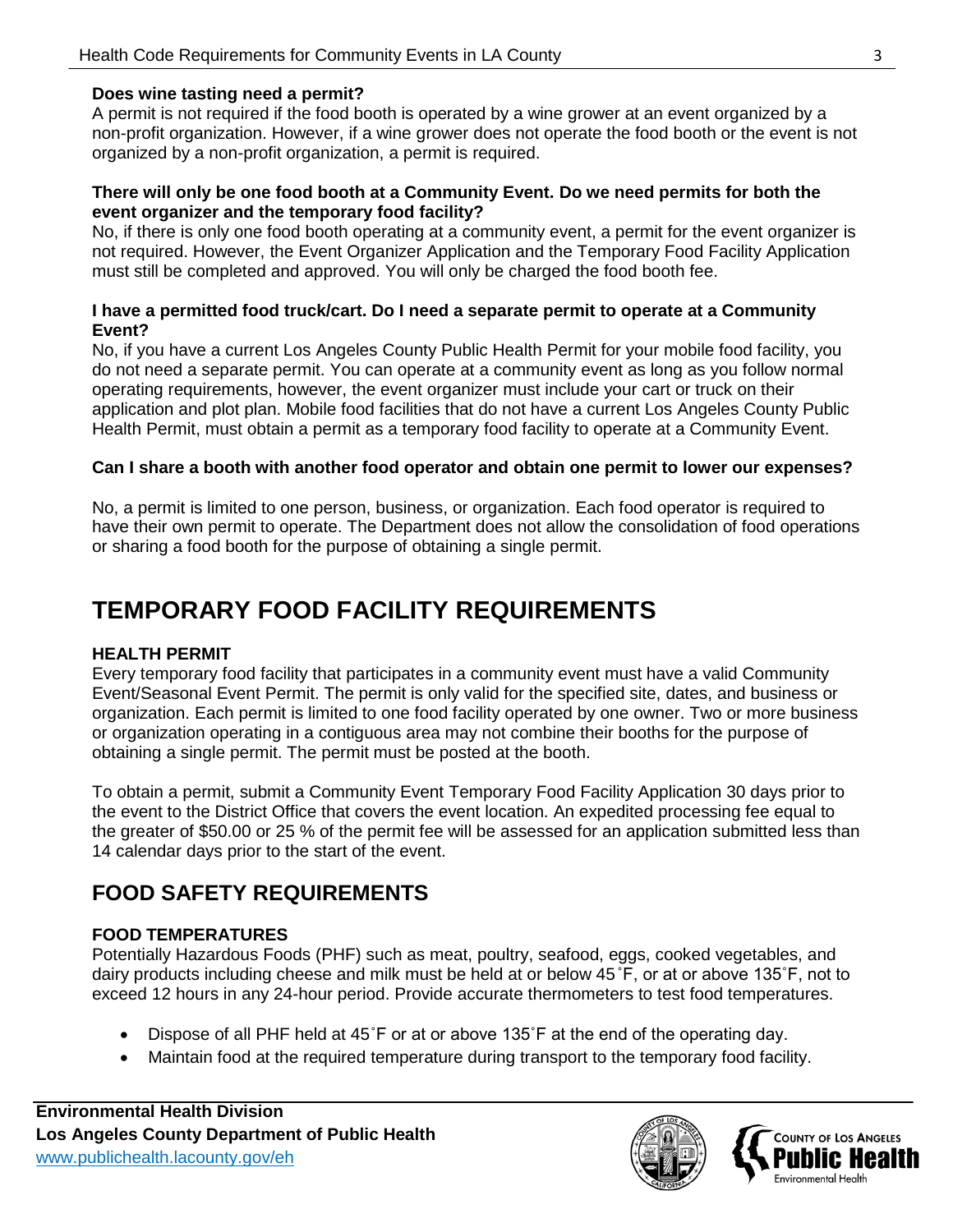# **COOKING TEMPERATURES**

Food must be cooked to the minimum required internal temperatures:

- 165°F for 15 seconds for poultry, ground or flaked poultry, stuffed fish, stuffed meat, stuffed poultry, and any food stuffed with fish, meat, or poultry.
- 155˚F for 15 seconds for eggs, ground meat or chopped meat (e.g., hamburgers or sausage).
- 145°F for 15 seconds for fish and single pieces of meat including beef, veal, lamb, and pork.

#### **ADULTERATION**

Food must be maintained free from contamination. Food must be disposed of if contaminated.

# **APPROVED FOOD SOURCE**

All food must come from an approved food facility. Food prepared or stored at home is prohibited. Sellers of certified agricultural products must possess a valid Certified Producer Certificate to be considered an approved source. Other food products must be processed or stored at a location regulated by an authority acceptable to the California Department of Public Health or Los Angeles County Environmental Health. Upon request by an inspector, a food vendor must provide verifications of approved food sources. Acceptable verifications can be receipts or a written agreement to use an approved facility.

Examples of approved sources include facilities that possess:

- A Food Registration from the State Food and Drug Branch (FDB)
- A valid permit from a local environmental health agency
- A federal inspection certificate
- Agreement for Sharing of a Permitted Facility

**Note:** Non-profit, charitable organizations may serve non-potentially hazardous baked goods that have been prepared in a private home. Examples include cookies, cakes, and muffins.

# **LABELING/DISCLOSURE**

Prepackaged food sold directly to the customer must be prepared and packaged at an approved food facility. Prepackaged food must be clearly labeled with the following information:

- 1. Name of the item,
- 2. Weight or volume of the package,
- 3. Ingredient list, and
- 4. The name and location of the manufacturer.

# **PURE FOOD/ICE**

Ice used for drinks should be stored in approved containers separate from ice used for food storage and cooling. Ice must be protected from contamination at all times.

# **FOOD PREPARATION**

Food preparation must take place within the temporary food facility, in an approved kitchen, or commissary permitted by Environmental Health. Cooking food on barbecues, grills, or other equipment approved for outdoor cooking is allowed.

# **FOOD STORAGE/DISPLAY**

- All food must be stored or displayed in approved food grade containers with lids, display cases or protected by sneeze guards.
- Provide separate coolers for raw meats and ready to eat foods.
- During hours of operation, containers of unopened, non-potentially hazardous foods may be stored adjacent to the food booth.

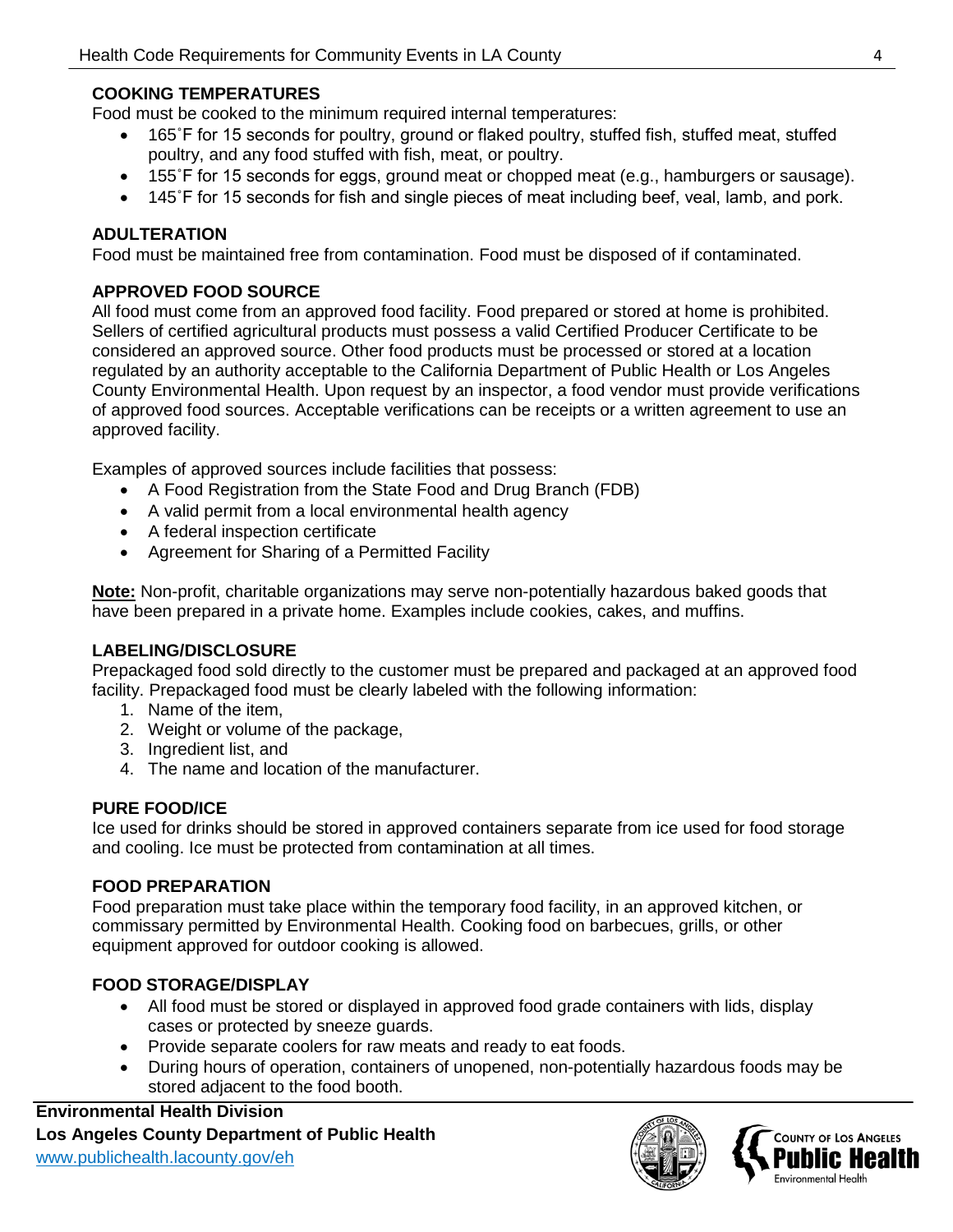• When not in operation, protect the food from contamination by storing the food at a permitted food facility, inside a fully enclosed food booth, or in a lockable, vermin proof container.

# **EMPLOYEE PRACTICES**

Employees are required to:

- Wash their hands
	- o Immediately before engaging in food preparation.
	- o After using the toilet facility.
	- o As often as necessary to keep their hands clean and prevent cross contamination.
- Limit bare hand contact with ready-to-eat food and should use suitable utensils such as deli paper, spatulas, tongs, single-use gloves, or dispensing equipment.
- Wear gloves when contacting food or food contact surfaces when there are any cuts, burns, abrasions, artificial nails, nail polish, or a ring other than a plain wedding band.
- Wear clean clothing.
- Restrain hair with hat or other approved covering.
- Not smoke near, outside, or within the food booth.
- Not eat within the food booth.
- No sick employees may work at the event, as they are a source of possible disease transmission.

#### **EQUIPMENT AND UTENSIL SANITIZING**

- Equipment and utensils must be cleaned and sanitized at least every 4 hours, when switching from raw animal products to cooked/ready to eat foods or at any time the utensil becomes contaminated.
- Utensils should be cleaned and sanitized in the dish washing sink by washing in the first compartment, rinsing in the second compartment, and sanitizing in the third compartment with an approved sanitizer.
- Provide a test kit to check the concentration of the sanitizer. Use sanitizer solutions at the appropriate strengths for the indicated time:
	- o Chlorine (i.e. bleach) at 100 ppm for at least 30 seconds
	- o Iodine at 25 ppm for at least 1 minute
	- o Quaternary ammonium at 200 ppm for at least 1 minute

# **DISH WASHING SINK (WARE WASHING SINK)**

If the event organizer does not provide dish washing sinks, each temporary food facility operator with open food is responsible for providing their own approved sink. Dish washing sinks must meet the following requirements:

- Have three-compartments to wash, rinse, and sanitize utensils.
- Have two drain boards, one for dirty utensils and one for clean utensils.
- Have hot (120˚F) and cold running water, overhead protection, and be connected to the sewer system or a holding tank.
- Be stocked with detergent and chlorine bleach or other approved sanitizer to wash, rinse and sanitize equipment and utensils.
- Have 25 gallons of potable water for each temporary food facility using the dish washing sink.

#### **Variances** (**must obtain prior approval from this department**):

- Up to four (4) additional temporary food facilities may share a dish washing sink if the additional food facilities use less than four (4) multi-use utensils each.
- No dish washing sink is needed if only single-use disposable utensils are used for preparing or serving food and an adequate supply is maintained on site.



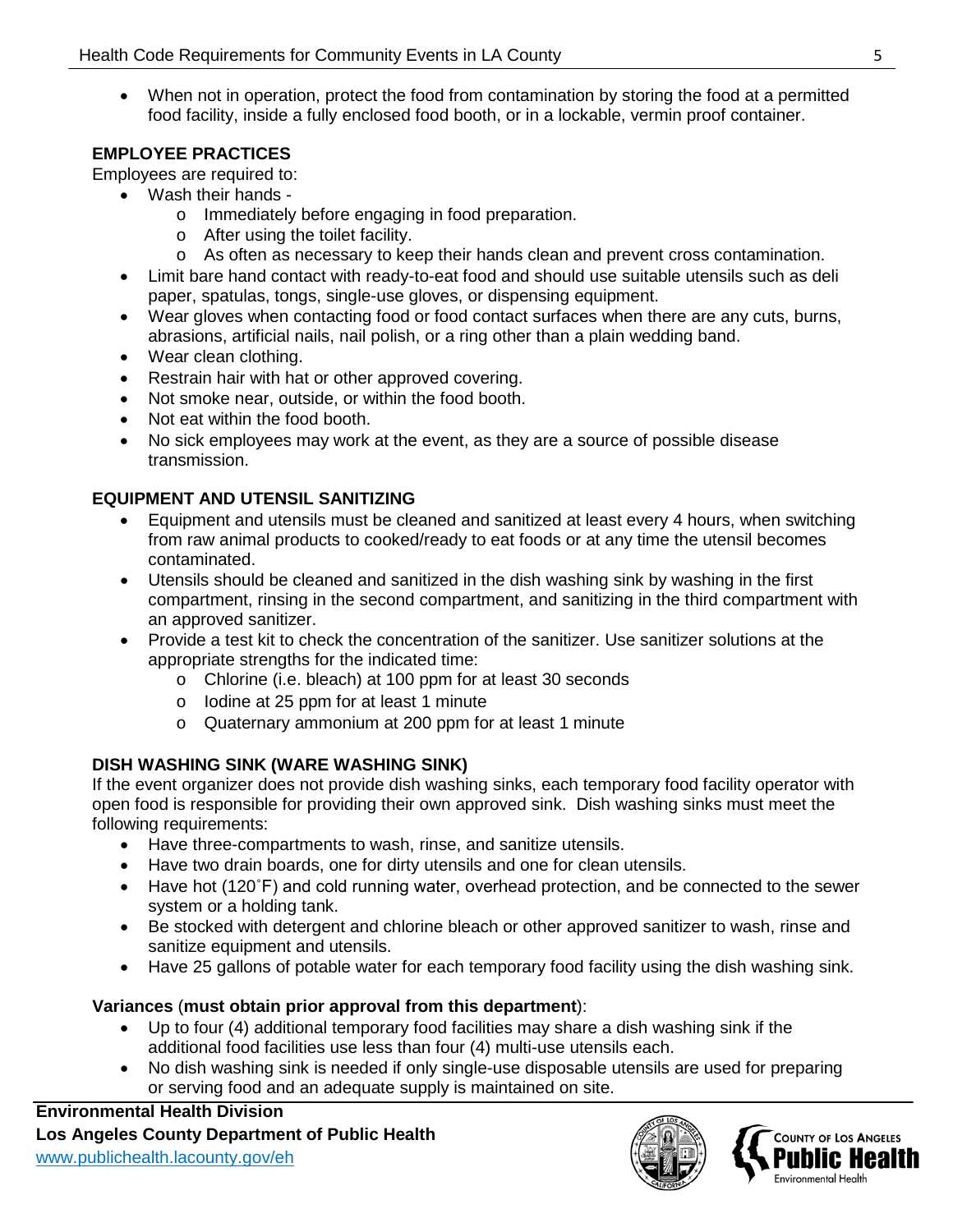- For an event lasting less than four hours, a dish washing sink will not be required for each temporary food facility if:
	- o At least one three-compartment sink is available, and
	- o Temporary food facilities maintain a back-up supply of multi-use utensils.



**Figure 2 DISH WASHING SINK**

#### **HAND WASHING FACILITIES**

Each temporary food facility is responsible for having a selfcontained portable sink with 5 gallons of warm water (100˚F), liquid soap, single use towels, and a trash container available.

For events of three days or less a gravity-fed container (with a catch basin) that can provide a continuous stream of warm water (100˚F) may be used in place of a portable sink.



#### **Figure 1 GRAVITY FED HAND WASH SET UP**

# **APPROVED EQUIPMENT/UTENSILS AND STORAGE**

- All equipment and utensils should be commercial grade, in good repair, and clean.
- Equipment / utensils must be stored at least 6 inches above the floor, on tables or shelving.

# **FOOD BOOTH**

All food booths need to have overhead protection and a floor of concrete, asphalt, or wood.

Food booths with open foods are required to:

- Have four (4) walls of solid material or 16 mesh per square inch screen with pass through windows for customer service that are 216 square inches or less. Exception - If open food is limited to samples, walls are not required if samples are in covered containers.
- Locate barbecues, grills, or other approved outdoor cooking equipment adjacent to the food booth and with a barrier to prevent public access. Do not locate outdoor cooking equipment under trees.
- Be free from rodents, cockroaches, and flies

**Note:** For events lasting less than four hours, artificial turf, canvas, or other similar materials may be used if properly secured and do not present a tripping hazard. Dirt and grass are not acceptable floor surfaces.



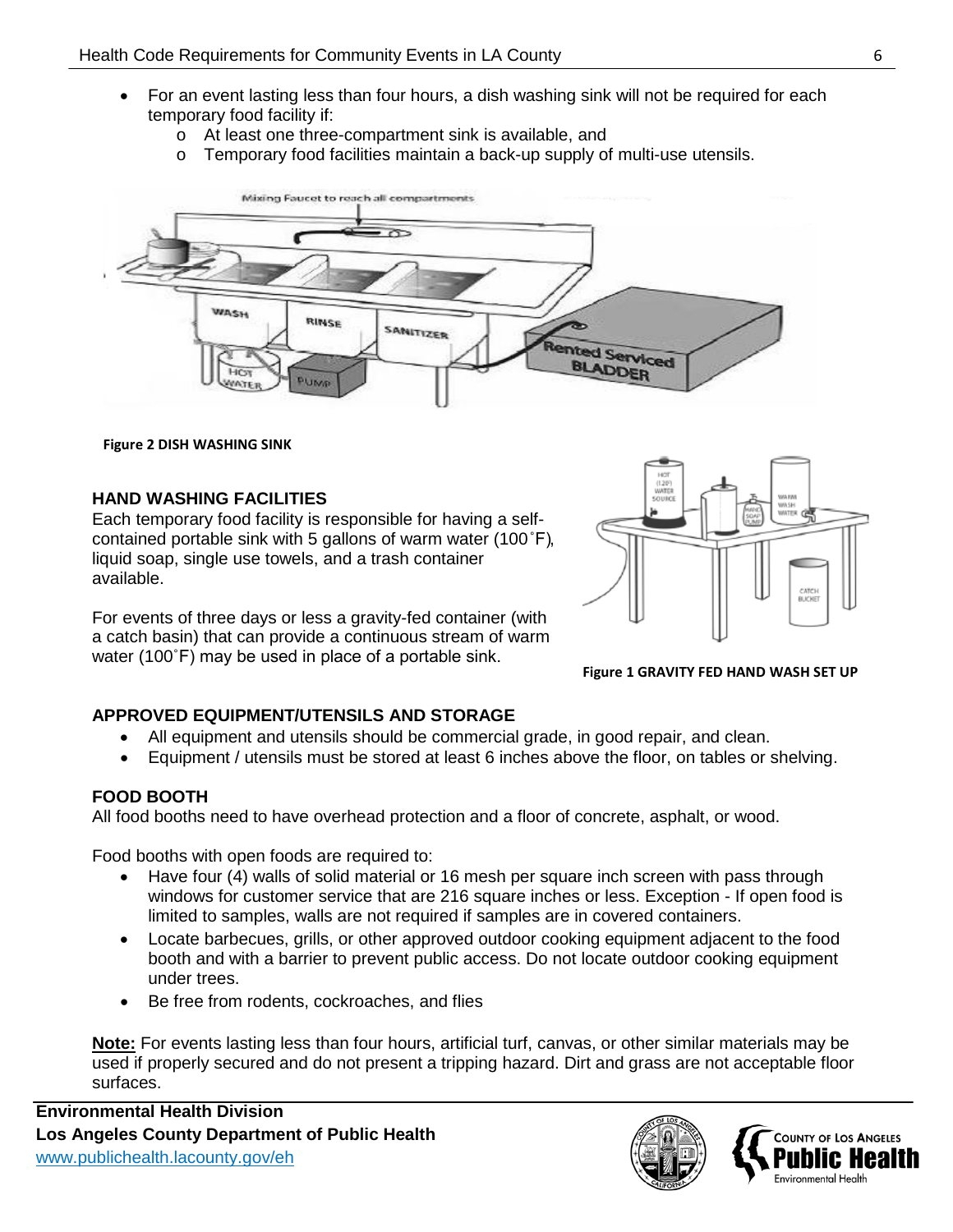#### **Obey all local fire department regulations regarding cooking equipment and food booths**.



**Figure 3 A FULLY ENCLOSED FOOD BOOTH FOR FOOD PREPARATION AND SERVICE**



**Figure 4 A SPLIT BOOTH WITH AN OPEN SERVICE AREA AND AN ENCLOSED REAR AREA FOR FOOD PREPARATION AND PACKAGING**

The business name must be displayed at each booth in letters that are at least three (3) inches high. The name of the owner, city, state, and zip code must be clearly displayed.

# **FOOD TRUCKS AND FOOD CARTS**

# **FOOD TRUCKS AND FOOD CARTS WITH A CURRENT LOS ANGELES COUNTY PERMIT**

- Permit posted on the truck or cart.
- Carts not required to be inside a tent.
- Food must be handled in compartments on the cart.
- Food trucks operating at a Certified Farmers' Market may store, display, and sell food from a table adjacent to the vehicle.

# **FOOD TRUCKS AND FOOD CARTS WITHOUT A CURRENT LOS ANGELES COUNTY PERMIT**

- Food truck and cart operators **WITHOUT** a current Los Angeles County Public Health Permit must apply as a temporary food facility and pay for a health permit.
- Food trucks and carts participating more than one day in an event must provide information on maintaining required food temperatures and storage of equipment during periods of nonoperation and where and how the food truck or cart will be serviced (disposing wastewater, obtaining potable water, etc.) during periods of non-operation.
- Minimum requirements for dish washing, hand washing, maintaining food temperatures and food storage must be met as applicable. Equipment must be in working order.
- A food truck or cart without a permit from Los Angeles County or another jurisdiction must provide a direct connection to an approved water supply that bypasses the holding tank. Liquid waste must be removed through an approved connection to the sewer system or by an approved sewage transport vehicle.
- If direct connection to an approved water supply that bypasses the holding tank cannot be provided, the food truck or cart must utilize an external warewash and handwash sinks, and be subjected to the same warewash and handwash sinks requirements as that of a food booth.



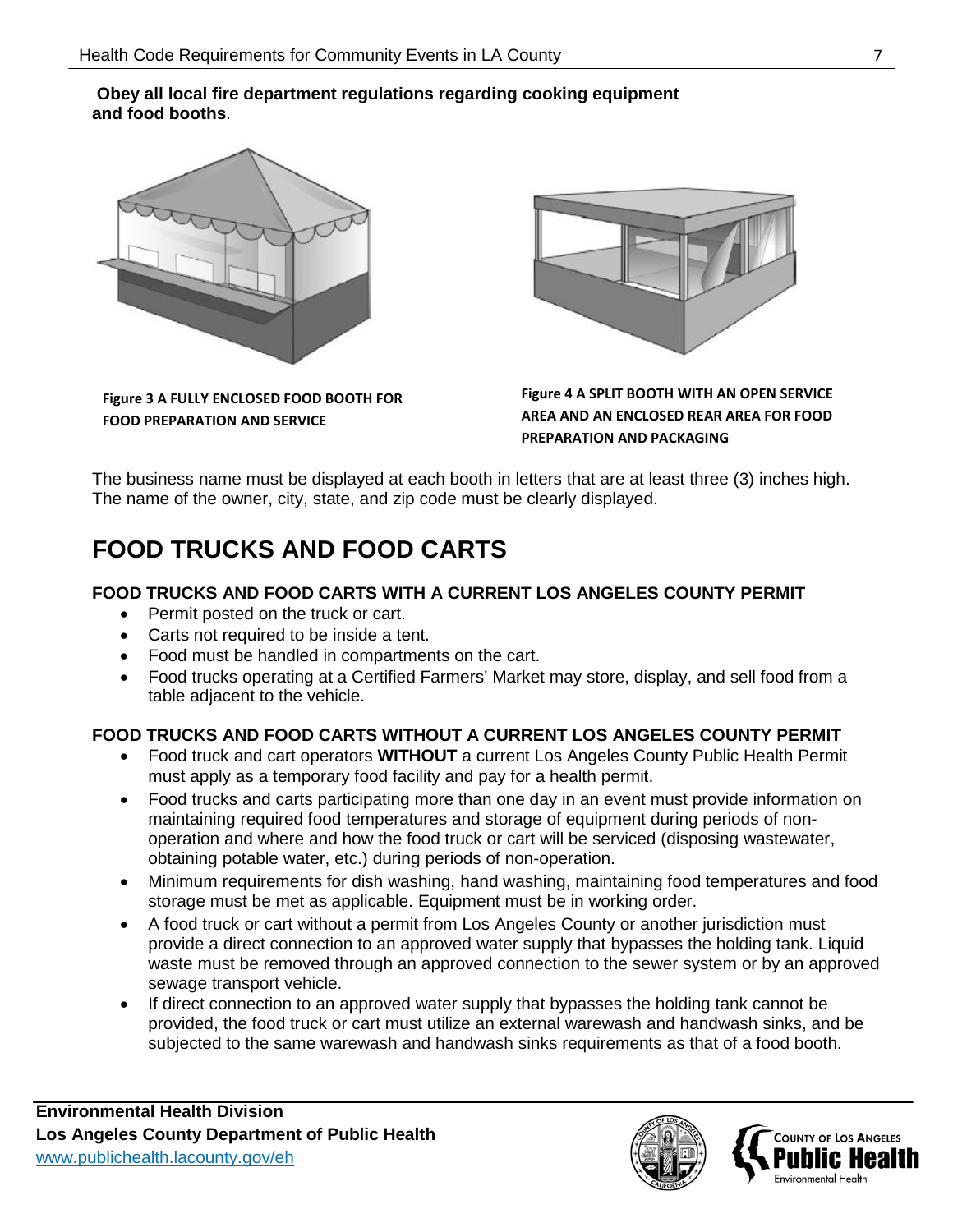# **EVENT ORGANIZER REQUIREMENTS**

# **EVENT ORGANIZER PERMIT**

The event organizer and every temporary food facility that participates in a community event must have a valid Public Health Permit. The permit is only valid for the specified site and dates. The permit must be posted at the facility. To obtain a permit, submit a Community Event Organizer Application or a Community Event Temporary Food Facility Application 30 days prior to the event to the local District Office that covers the event location. An expedited processing fee equal to the greater of \$50.00 or 25 percent of the permit fee will be assessed for any application submitted less than 14 calendar days prior to the start of the event.

- The event organizer permit and your approved plot plan must be available at the event.
- All food booths, food trucks, and food carts operating at the event must post their Public Health Permit.

# **EVENT ORGANIZER RESPONSIBILITIES**

It is the event organizer's responsibility to verify that temporary food facilities have adequate hand washing sinks, dish washing sinks, and toilet facilities before the community event starts. Hand washing sinks inside of a mobile food facility MAY NOT be substituted for a hand washing sink required at a restroom facility.

# **DISH WASHING SINKS**

It is the event organizer's responsibility to make sure the dish washing sinks meet the following requirements:

- Temporary food facilities with open food have properly set up dish washing sinks prior to the start of the event.
- Each dish washing sink has 25 gallons of potable water available for each temporary food facility using the sink.
- No more than four (4) temporary food preparation facilities share a dish washing sink.
- Sinks have hot (120˚F) and cold running water and are properly connected to the sewer or holding tanks.
- **Note:** Food trucks and food carts that are not approved to store water in holding tanks and are unable to connect to a water supply must use event organizer provided dish washing sinks.

# **HAND WASHING FACILITIES**

• See **TEMPORARY FOOD FACILITY** section for details.

# **FOOD EMPLOYEE TOILET FACILITIES**

- One (1) toilet for each 15 food employees is located within 200 feet of each food booth, food truck or food cart.
- One (1) hand washing sink with warm water (100°F), liquid soap, single use towels, and trash container for towel waste is available for every toilet.
- A sign should be provided indicating "Employees Only."

# **PUBLIC TOILET FACILITIES**

- Adequate toilet facilities (permanent or portable) are available for public use (See table below).
- One hand washing sink is available for every four (4) toilets. Sinks are stocked with liquid soap, single use towels, and a trash container for towel waste.